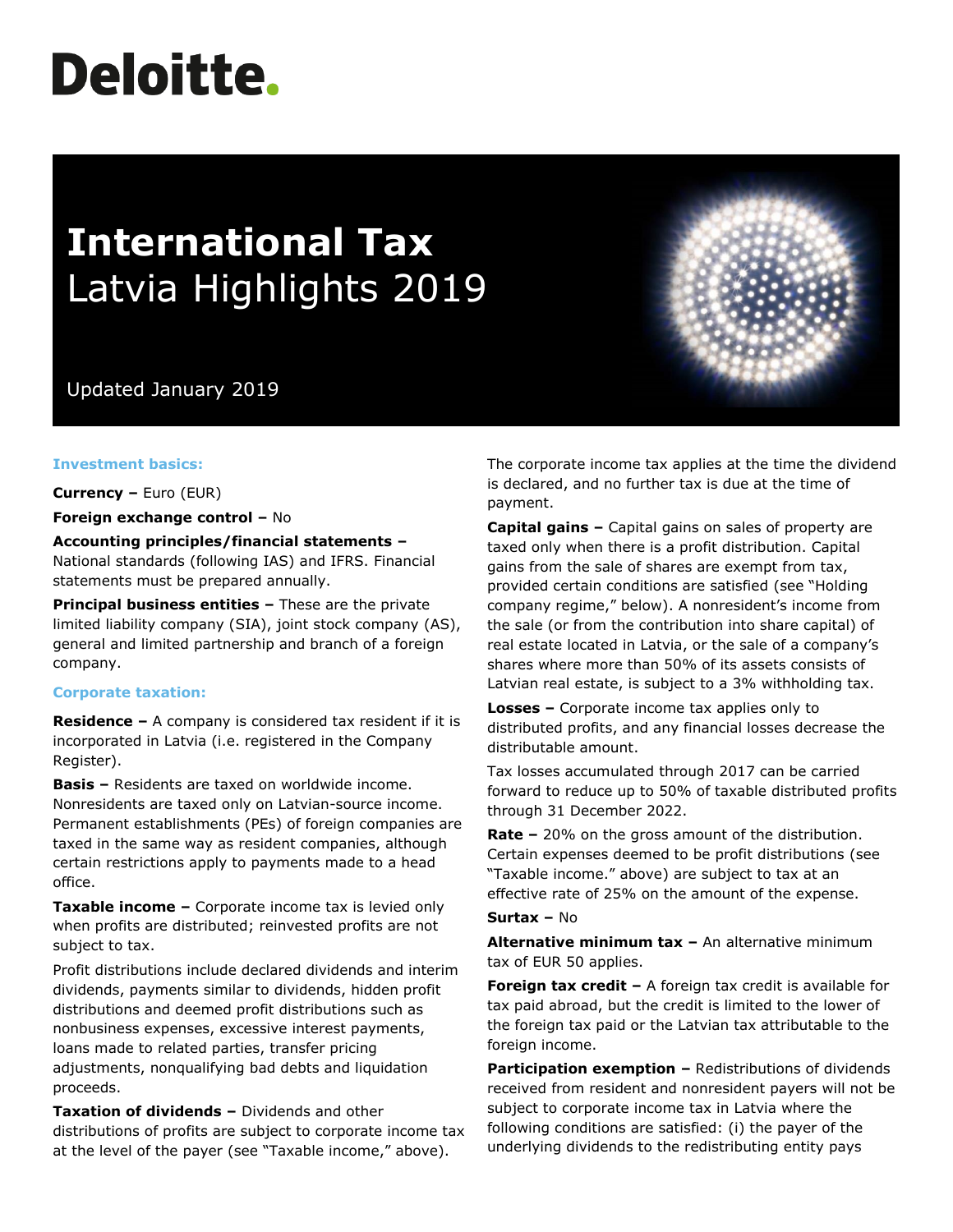corporate income tax in its country of residence or the dividends have been subject to withholding tax in the distributing jurisdiction; (ii) the payer is not from a blacklist country; and (iii) the dividends are not treated as a tax-deductible expense in the payer's country of residence.

**Holding company regime –** Capital gains from the sale of shares held for at least 36 months are exempt from tax, provided certain conditions are fulfilled. The exemption does not apply to capital gains from sales of shares of companies located in black-list jurisdictions.

**Incentives –** A rebate of up to 80% of corporate income tax on profit distributions and real estate tax is available for licensed entities located in special economic zones and free ports. The rebate has been approved as compatible with the EU state aid rules.

Start-up companies are entitled to make fixed monthly payments equal to two minimum compulsory state social insurance contributions per employee, instead of paying full payroll taxes. Start-up company status is granted by a state-formed commission according to criteria specified in the legislation.

#### **Withholding tax:**

**Dividends –** Latvia does not levy withholding tax on dividends, except for dividends payable to persons resident in black-list jurisdictions, which are subject to a 20% withholding tax.

**Interest –** Latvia does not levy withholding tax on interest, except for interest payable to persons resident in black-list jurisdictions, which is subject to a 20% withholding tax.

**Royalties –** Latvia does not levy withholding tax on royalties, except for royalties payable to persons resident in black-list jurisdictions, which are subject to a 20% withholding tax.

**Technical service fees –** Latvia does not levy withholding tax on technical service fees.

### **Branch remittance tax –** No

**Other –** Consulting and management fees paid to a nonresident company are subject to a 20% withholding tax, unless the rate is reduced under a tax treaty.

Withholding tax is payable at the time the payment is made.

#### **Other taxes on corporations:**

#### **Capital duty –** No

**Payroll tax –** Employers are required to withhold personal income tax and remit the amount to the tax authorities on a monthly basis. The following rates apply: 20% on income up to EUR 20,004 per year; 23% on income over EUR 20,004 per year; and 31.4% (consisting of personal income tax and solidarity tax) on income over EUR 62,800 per year. The above brackets are multiplied by 1/12 to calculate the amount to be withheld from monthly income.

**Real estate tax –** The local authorities levy a real estate property tax, in an amount equal to 1.5% of the cadastral value of land and buildings. A 3% tax is levied on agricultural land not in use.

**Social security –** Employment income is subject to social security contributions at a rate of 35.09% of an employee's gross salary (24.09% as the employer's portion, and 11% from the employee's salary). The contributions must be paid on monthly basis and reporting requirements apply. Nonresident employers must register with the tax authorities or, in certain situations, authorize employees to register and settle payments on behalf of the foreign employer. The amount of annual income subject to social security contributions is capped at EUR 62,800, but income above the threshold is subject to solidarity tax at 25.5% (borne partly by the employer and partly withheld from the employee's salary).

**Stamp duty –** Stamp duty is levied on registration of real estate by a legal entity. The rate is 2% of the higher of the sales price or the cadastral value. No duty applies on reorganizations and a 1% rate applies to contributions in kind.

#### **Transfer tax –** No

**Other –** If an employee's salary exceeds the social security cap of EUR 62,800, the excess is subject to solidarity tax, which applies at the same rates and according to the same principles as social security contributions.

#### **Anti-avoidance rules:**

**Transfer pricing –** Latvia's transfer pricing rules generally follow OECD transfer pricing guidelines. Transfer pricing documentation requirements apply to Latvian corporate taxpayers as set out below.

Mandatory preparation of a master file (without submission) is required if the total annual value of related party transactions exceeds EUR 5 million. The master file must be submitted to the tax authorities where (i) annual turnover exceeds EUR 50 million and the total value of related party transactions exceeds EUR 5 million or (ii) the total value of related party transactions exceeds EUR 15 million.

A local file must be prepared where the total annual value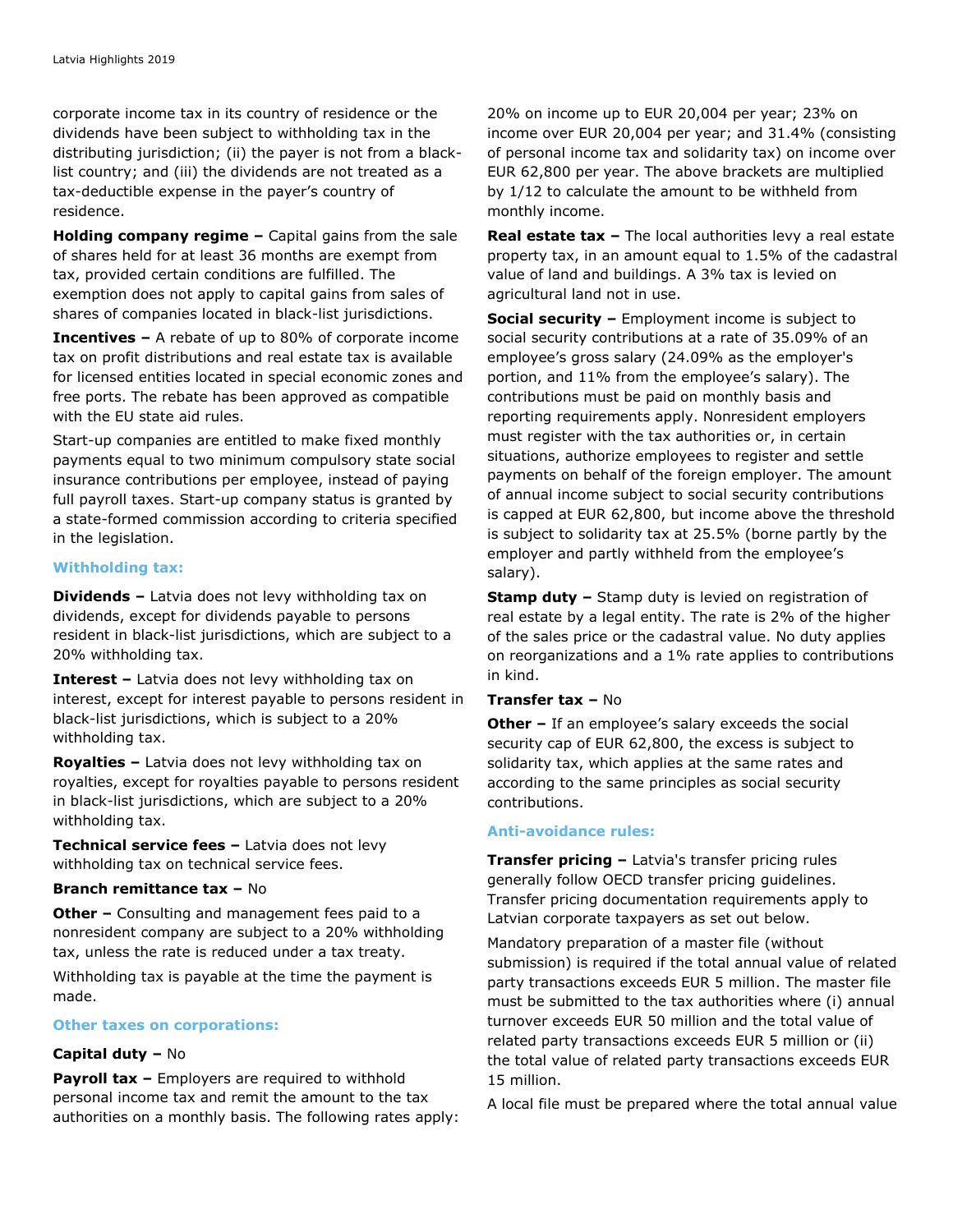of related party transactions exceeds EUR 250,000 and submitted to the tax authorities where such transactions exceed EUR 5 million.

A taxpayer must retain documentation substantiating the arm's length nature of a transaction for five years, and the documentation must be provided to the tax administration within one month following a request or annually if the relevant thresholds are met.

Penalties of up to 1% of the value of related party transactions for which the taxpayer is obliged to prepare transfer pricing documentation may be imposed for significant violations of the transfer pricing documentation preparation or submission requirements, capped at a penalty of EUR 100,000 per transaction.

Latvia has adopted country-by-country reporting requirements.

**Thin capitalization –** Under the thin capitalization rules, interest payments are included in the taxable base where (i) the debt:equity ratio exceeds 4:1 or (ii) the interest payment exceeds both EUR 3 million and 30% of EBITDA (earnings before interest, tax, depreciation and amortization). The inclusion in the taxable base is the larger amount resulting from these two calculations.

Thin capitalization rules do not apply to interest payments made to EU/European Economic Area (EEA) credit institutions or to credit institutions resident in a country that has concluded a tax treaty with Latvia, or for EU/EEA public debt securities.

**Controlled foreign companies –** A controlled foreign company (CFC) regime is introduced as from 1 January 2019, in accordance with the EU Anti-Tax Avoidance Directive. An entity is treated as a CFC where a Latvian taxpayer either alone or together with its associated enterprises holds a direct or indirect participation of more than 50% of the capital or voting rights or is entitled to receive more than 50% of the profits of the entity. A PE always is treated as a CFC.

The Latvian taxpayer must include in the tax base undistributed income of the CFC arising from artificial arrangements that have been entered into for the essential purpose of obtaining a tax advantage.

An arrangement or series of arrangements is regarded as artificial to the extent that the entity or PE either would not own the assets or would not have assumed the risks necessary to generate the income if it were not controlled by a company that conducts the significant executive management people functions relevant to those assets and risks.

The CFC rules do not apply if the CFC's profit does not exceed EUR 750 000 and the income derived other than from the sale of goods and services does not exceed EUR 75,000.

#### **Disclosure requirements –** No

**Other –** A 20% withholding tax is imposed on payments to entities located in black-list jurisdictions (see "Withholding tax," above), although exemptions may be possible for acquisitions of goods and EU/EEA public bonds.

## **Compliance for corporations:**

**Tax year –** Calendar month and financial year

**Consolidated returns –** Consolidated returns are not permitted; each company must file a separate return.

**Filing requirements –** The tax return must be filed on a monthly (or in some cases, quarterly) basis by the 20th day of the following month. The tax also is due before the 20th day of the following month (or quarter, where applicable).

**Penalties –** Interest of 0.05% per day is imposed for the late payment of tax. Fines may be charged as a result of a tax audit, in the range of 10% to 300% of the tax due.

**Rulings –** Advance rulings and advance pricing agreements (APAs) may be obtained from the tax authorities to ascertain their opinion on the application of tax and transfer pricing rules. Advance rulings are binding only on the tax authorities; APAs are binding on both the taxpayer and the tax authorities.

#### **Personal taxation:**

**Basis –** Resident individuals are taxed on worldwide income; nonresidents are taxed only on Latvian-source income.

**Residence –** An individual is resident in Latvia if his/her permanent place of residence is in Latvia or if he/she is present in Latvia for 183 days or more in any 12-month period, starting from the date of arrival in Latvia.

**Filing status –** Each individual must file a return; joint filing for spouses is not permitted.

**Taxable income –** Taxable income includes income from employment, income from the exercise of a business and investment income.

**Capital gains –** Gains on the sale of an individual's capital assets (real estate, shares, etc.) are subject to a 20% tax. Gains on the sale of a private residence may be exempt. A nonresident individual's income from the sale (or from the contribution into share capital) of real estate located in Latvia, or the sale of a company's shares where more than 50% of the company's assets consist of Latvian real estate, is subject to a 3% withholding tax.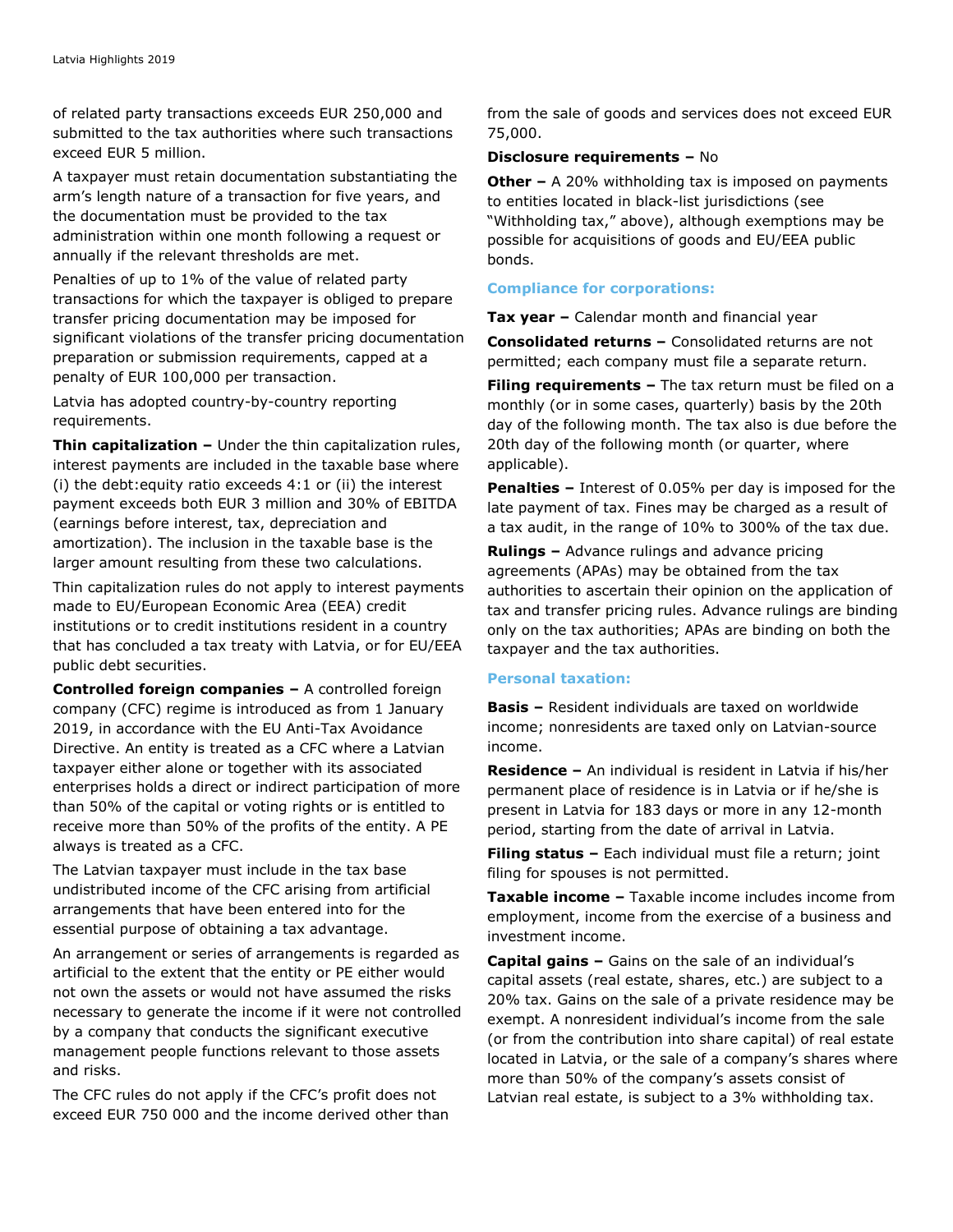**Deductions and allowances –** Minor deductions and allowances are granted.

**Rates –** The following rates apply: 20% on income up to EUR 20,004 per year; 23% on income over EUR 20,004 per year; and 31.4% (consisting of personal income tax and solidarity tax) on income over EUR 62,800 per year. Capital gains and other income from capital are taxed at a 20% rate.

#### **Other taxes on individuals:**

#### **Capital duty –** No

**Stamp duty –** Stamp duty at 2% is levied on the higher of the sales price or the cadastral value when real estate is registered in the land register. Stamp duty also is levied on the registration of a mortgage.

#### **Capital acquisitions tax –** No

**Real estate tax –** The local authorities levy a real estate property tax equal to 1.5% of the cadastral value of land and buildings. The rate on residential property not used for commercial purposes ranges from 0.2% to 0.6%. A 3% tax is levied on unused agricultural land.

#### **Inheritance/estate tax –** No

#### **Net wealth/net worth tax –** No

**Social security –** An 11% social security tax is withheld from employment income; the rate for self-employed persons is 32.15% (with the minimum base being EUR 430 per month). A nonresident individual employed by a nonresident employer for more than 183 days in a 12 month period (where the EU social security regulations does not apply) and who does not permanently reside in Latvia is subject to social security contributions at a rate of 32.72%.

# **Compliance for individuals:**

#### **Tax year –** Calendar year

**Filing and payment –** The annual income tax return is due by 1 June following the tax year. The tax is due within 15 days after the tax return is submitted, but the actual tax payment may be divided into three installments. Tax on capital gains is paid on a quarterly or an annual basis. Wage tax, social security contributions

and some of the tax on income from capital is withheld at source.

**Penalties –** Interest of 0.05% is imposed daily on late payments. Fines may be charged as the result of a tax audit, in the range of 10%-300% of the tax due.

#### **Value added tax:**

**Taxable transactions –** VAT is charged on supplies of goods and services, intra-Community acquisitions of goods and services and importation of goods and services. The general rules are in line with EU VAT directives.

**Rates –** The standard rate is 21%, with a reduced rate of 12% or 5% applying to certain goods/services. Some items are zero-rated, and others are exempt (e.g. financial and insurance services).

**Registration –** Persons whose taxable supplies (excluding imports) exceed EUR 40,000 in a 12-month period must register for VAT purposes. A foreign person engaged in business in Latvia is required to register on or before the date of the first taxable supply.

**Filing and payment –** The taxable period generally is the calendar month, although it may be quarterly for taxpayers with lower turnover. Returns must be submitted and tax paid by the 20th day of the month following the taxable period.

**Source of tax law:** Law on Taxes and Duties; Corporate Income Tax Law; Law on Personal Income Tax; Value Added Tax Law; Law on State Social Insurance; Regulations of the Cabinet of Ministers

**Tax treaties:** Latvia has concluded 62 tax treaties. Latvia signed the OECD multilateral instrument on 7 June 2017. For further information on Latvia's tax treaty network, visit [Deloitte International Tax Source.](https://dits.deloitte.com/#Jurisdiction/72)

# **Tax authorities:** State Revenue Service

#### **Contact:**

Janis Cupans [\(jcupans@deloittece.com\)](mailto:jcupans@deloittece.com)